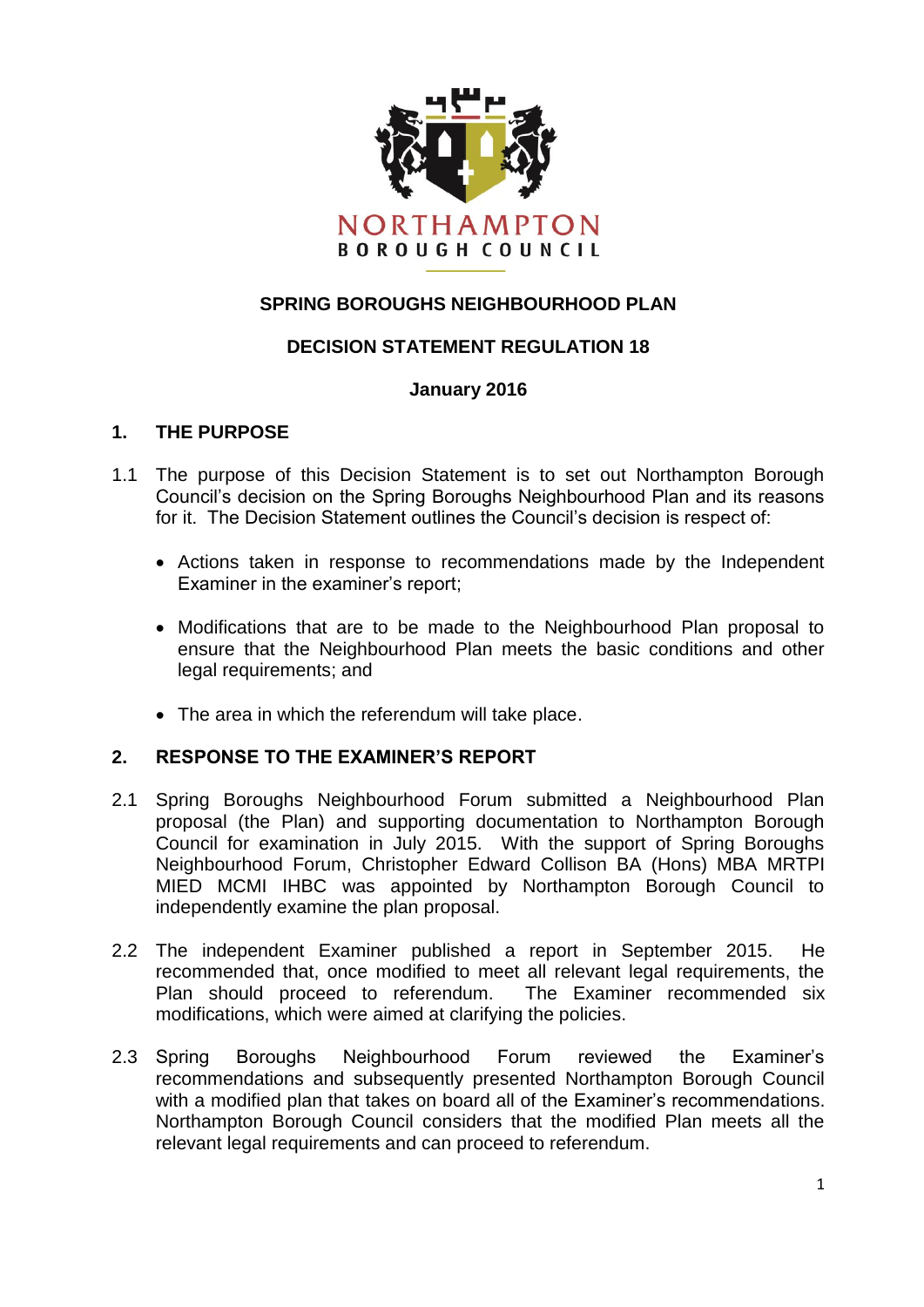## **3. DETAILS OF MODIFICATIONS**

- 3.1 Appendix 1 outlines the modifications that Spring Boroughs Neighbourhood Forum has made to the draft Plan following the Independent Examination. In modifying the Plan, Spring Boroughs Neighbourhood Forum considered each of the Examiner's recommendations. The Forum's decision on each recommendation is shown in the Table in Appendix 1.
- 3.2 Northampton Borough Council has reviewed each if the modifications made to the Plan by Spring Boroughs Neighbourhood Forum. The Borough Council is satisfied that the modifications made to the Plan reflect those modifications recommended by the Examiner. Northampton Borough Council therefore concludes that the Spring Boroughs Neighbourhood Plan meets the basic conditions and other legal requirements.

#### **4. REFERENDUM AREA**

- 4.1 In December 2013, Northampton Borough Council designated Spring Boroughs Neighbourhood Area for the purposes of neighbourhood planning.
- 4.2 In recommending that the modified plan go forward to referendum, the Independent Examiner considered whether or not the Referendum Area should extend beyond the designated Neighbourhood Area. The Examiner recommended that the Referendum Area be the same as the Neighbourhood Area.
- 4.3 Following this recommendation, Northampton Borough Council concludes that the Referendum Area will not be extended and will be applied to the Neighbourhood Area.

## **5. CONCLUSIONS**

- 5.1 Following an independent examination, Northampton Borough Council confirms that the Spring Boroughs Neighbourhood Plan, as modified, meets the basic conditions and other legal requirements.
- 5.2 The Spring Boroughs Neighbourhood Plan can proceed to a neighbourhood planning referendum. The Spring Boroughs Neighbourhood Area boundary shall define the extent of the Referendum Area.
- 5.3 Following an independent examination Northampton Borough Council now confirms that the Spring Boroughs Neighbourhood Plan will proceed to a Neighbourhood Planning Referendum, to meet the requirements of the Localism Act 2011. The date on which the Referendum will take place is agreed as Thursday  $10^{th}$  March 2016.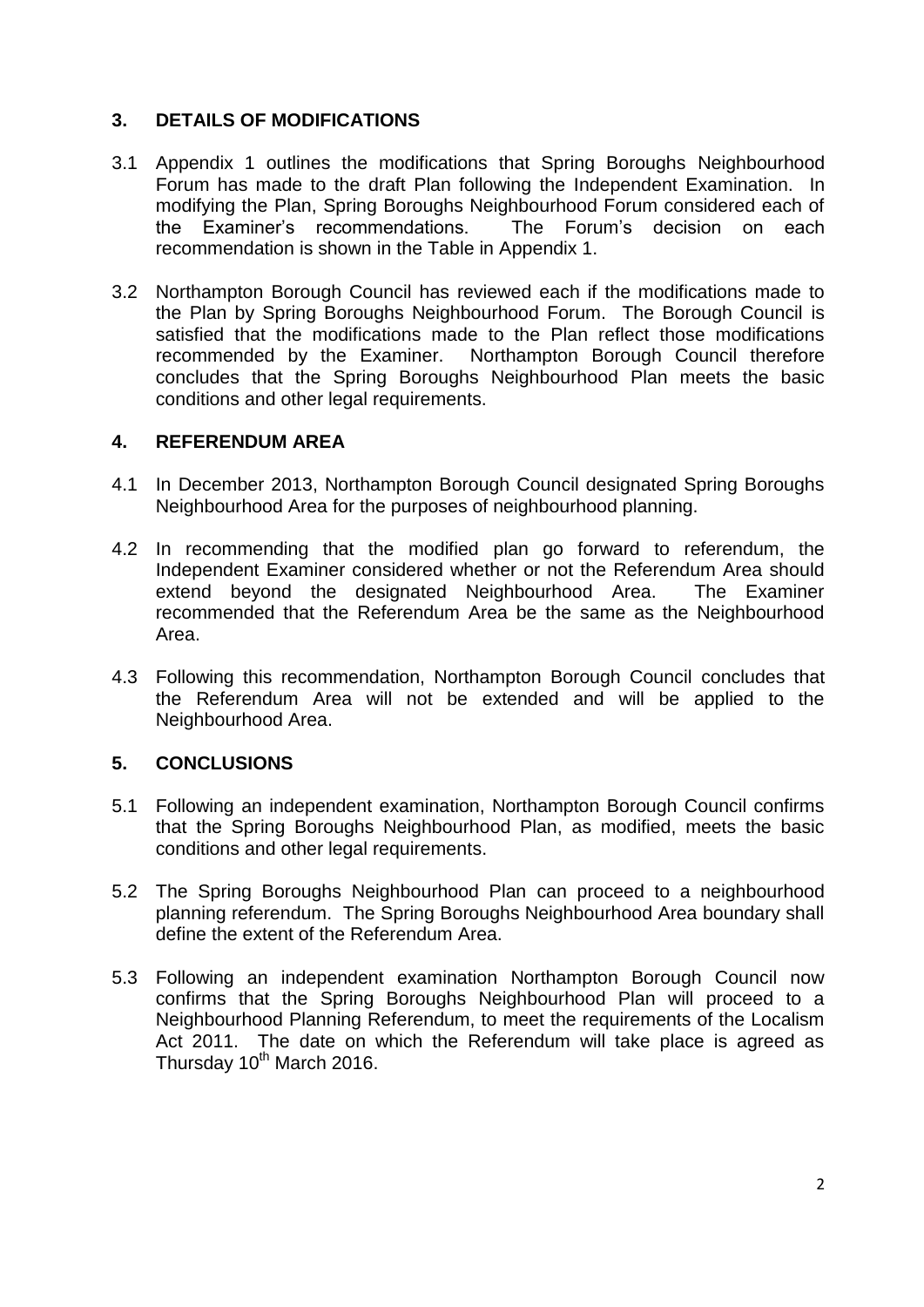# **APPENDIX 1**

## **Table of Recommended Modifications to Spring Boroughs Neighbourhood Plan (SBNP)**

| <b>Examiner's Recommended</b><br><b>Modifications (ref)</b>                                                                                                                                                                                                                                                                                                               | <b>SBNP</b> ref                                | <b>Decision</b><br>on<br>amendment<br>and reason | New text (where applicable)                                                                                                                                                                                                                                                                                              |
|---------------------------------------------------------------------------------------------------------------------------------------------------------------------------------------------------------------------------------------------------------------------------------------------------------------------------------------------------------------------------|------------------------------------------------|--------------------------------------------------|--------------------------------------------------------------------------------------------------------------------------------------------------------------------------------------------------------------------------------------------------------------------------------------------------------------------------|
| <b>Modification 1:</b><br>Housing needs and provision<br>be<br>should<br>described<br>consistently.                                                                                                                                                                                                                                                                       | OP <sub>1</sub><br>OP <sub>2</sub><br>AB2, AB3 | Agreed.                                          | Amend as shown.                                                                                                                                                                                                                                                                                                          |
| <b>Modification 2:</b><br>Delete "planning permission<br>will be granted" and insert<br>"proposals will be supported"                                                                                                                                                                                                                                                     | OP <sub>1</sub>                                | Agreed.                                          | Amend as shown.                                                                                                                                                                                                                                                                                                          |
| <b>Modification 3:</b><br>• Delete "using sources of<br>funds as appropriate"<br>After<br>"infrastructure<br>projects"<br>insert<br>"demonstrably serving the<br>needs<br>0f<br>the<br>local<br>community"<br>Delete "non-faith based"<br>after<br>"integrated<br>and<br>community building" insert<br>"open to<br>use<br>by<br>all<br>members<br>0f<br>the<br>community" | OP <sub>4</sub>                                | Agreed.                                          | Amend as shown.                                                                                                                                                                                                                                                                                                          |
| <b>Modification 4:</b><br>Part B of the policy should be<br>deleted and should be<br>registered as a community<br>aspiration of significance<br>through inclusion in a non-<br>statutory annex to<br>the<br>Neighbourhood Plan                                                                                                                                            | OP <sub>5</sub>                                | Agreed.                                          | New non-statutory annex to<br>be added, with the following<br>text:<br>The neighbourhood plan<br>will<br>support<br>the<br>identification of residential<br>streets to create "home<br>zones" with measures to<br>reduce and slow traffic,<br>improve safety and give<br>priority to pedestrians over<br>motor vehicles. |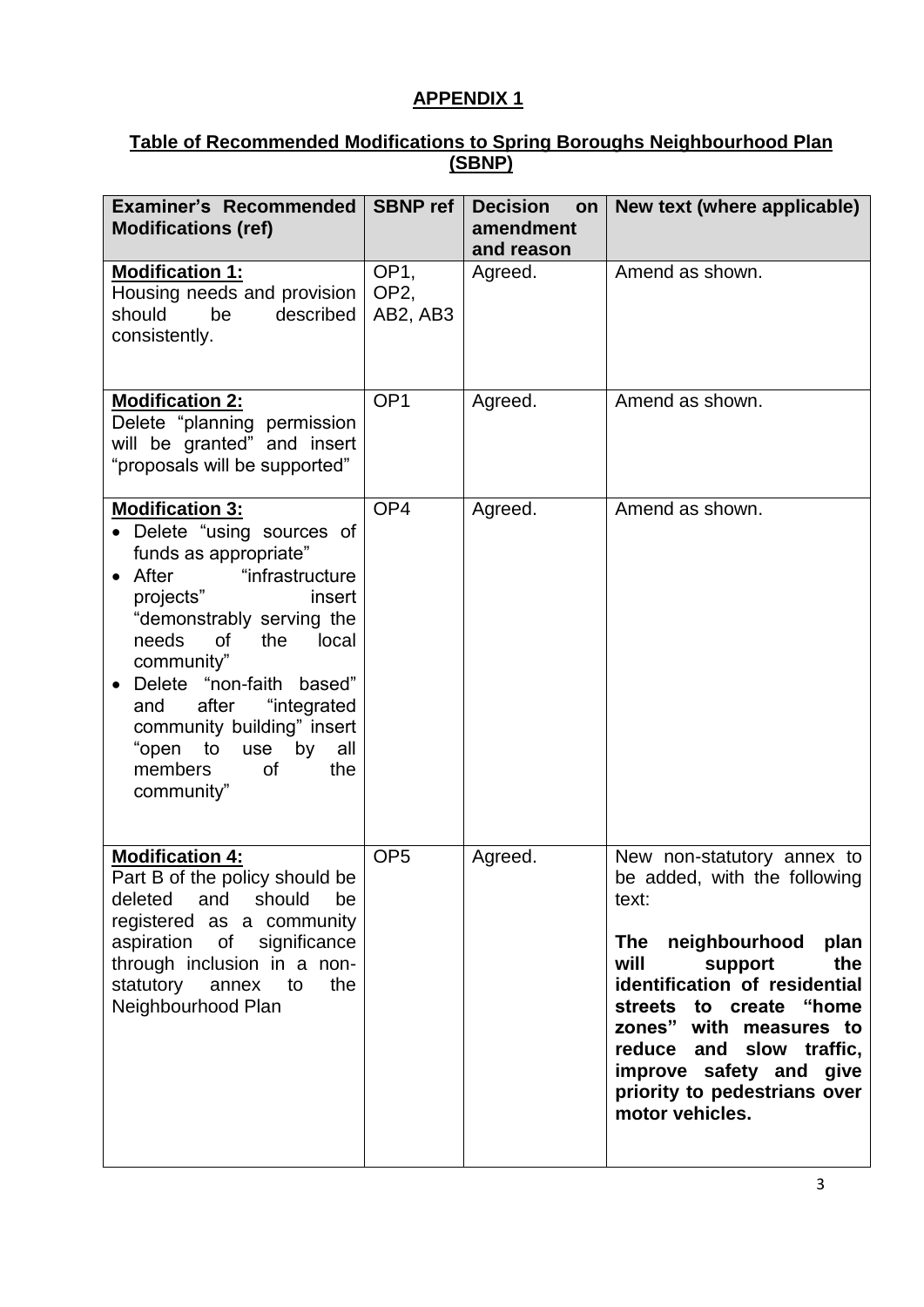| <b>Modification 5:</b>                                                                                                                                                                                                                                                                                                                                                                                                   | AB Policy                    | Agreed. | Amend Policy as shown/                                                                                                                                                                                                                                                                                                                                                                                                                                                                                                                           |
|--------------------------------------------------------------------------------------------------------------------------------------------------------------------------------------------------------------------------------------------------------------------------------------------------------------------------------------------------------------------------------------------------------------------------|------------------------------|---------|--------------------------------------------------------------------------------------------------------------------------------------------------------------------------------------------------------------------------------------------------------------------------------------------------------------------------------------------------------------------------------------------------------------------------------------------------------------------------------------------------------------------------------------------------|
| Delete the 5 <sup>th</sup> criterion and<br>insert "fulfil the criteria in<br>OP2<br>'Policy<br>Family<br>Housing'<br>should<br>any<br>housing be provided"<br>Delete the final paragraph<br>relating to support for the<br>creation of a Conservation<br>Area which should be<br>registered as a community<br>aspiration of significance<br>through inclusion in a non-<br>statutory annex to the<br>Neighbourhood Plan | 3: Spring<br><b>Boroughs</b> |         | New non-statutory annex to<br>be added, with the following<br>text:<br>neighbourhood<br>plan<br>The<br>would support the creation<br>of a Conservation Area,<br>represented by Policy Area<br>3, to include Saxon Palace<br>site, St Peter's Church,<br>Hazelrigg House,<br><b>Castle</b><br>Mound and the site of<br>Northampton<br><b>Castle</b><br>(to<br>include the edge of the<br>south bailey earthworks on<br>Marefair and the finger of<br>stretching<br>beyond<br>land<br><b>Castle Mound to the Castle</b><br>North Gate earthworks). |
| <b>Annex: Minor Corrections</b><br>to the Neighbourhood Plan<br>Examiner identified<br>The<br>errors that are typographical<br>in nature or arising from<br>updates should be corrected.<br>Modification of general text<br>will be necessary to achieve<br>consistency with the modified<br>policies.                                                                                                                   |                              | Agreed. | See below                                                                                                                                                                                                                                                                                                                                                                                                                                                                                                                                        |
| The Examiner stated that the<br>Neighbourhood<br>Plan<br>has<br>been produced to a high<br>standard of accuracy<br>and<br>presentation,<br>however,<br>-it<br>includes a small number of<br>errors that are typographical<br>nature or arising from<br>$\mathsf{I}$<br>updates. He recommended<br>the following corrections:                                                                                             |                              |         |                                                                                                                                                                                                                                                                                                                                                                                                                                                                                                                                                  |
| Reference to Policy OP1<br>"Sustainable<br>should<br>read<br>Development principles" and<br>reference to OP2 should read<br>"Family Housing"                                                                                                                                                                                                                                                                             | Pg 33                        | Agreed  | AB Policy 2: Central Spring<br>Boroughs, Part B, bullet point<br>1 to read: fulfil the criteria in<br>Policy OP1 (Sustainable<br>Development Principles) and<br>OP2 (Family Housing)                                                                                                                                                                                                                                                                                                                                                             |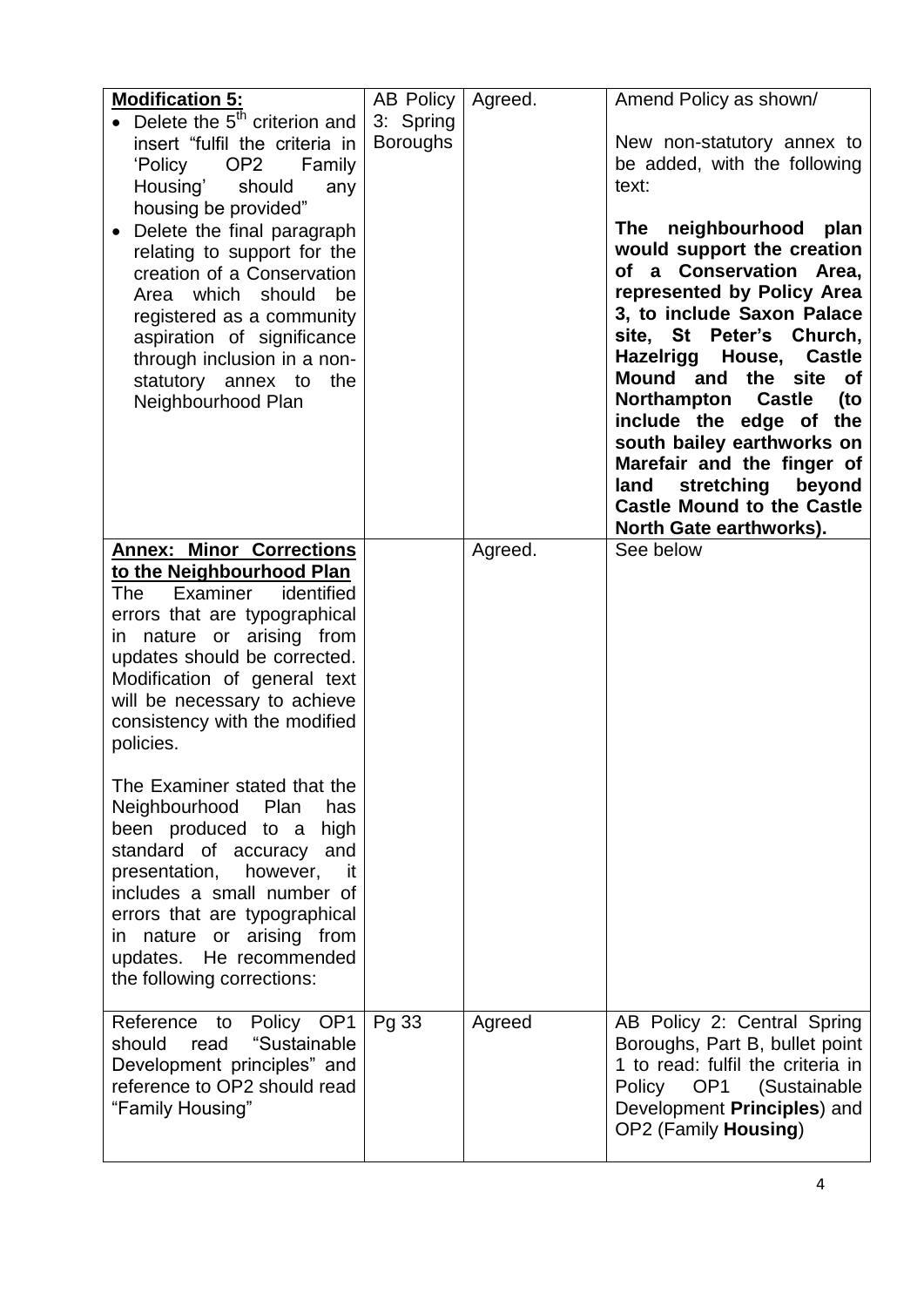| bullet<br>Delete the second      | Pg 37 | Agreed | <b>Bullet point deleted</b>                                                      |
|----------------------------------|-------|--------|----------------------------------------------------------------------------------|
| point as the text is part of the |       |        |                                                                                  |
| first bullet point               |       |        |                                                                                  |
| The first bullet point under     | Pg 37 | Agreed | The section will read:                                                           |
| priority Projects should be      |       |        |                                                                                  |
| test before the list             |       |        | <b>Priority Projects</b>                                                         |
|                                  |       |        | infrastructure<br>list of<br>The<br>projects below reflects local<br>priorities: |
|                                  |       |        | Affordable<br>family<br>with<br>houses<br>gardens                                |

In addition, the Examiner states that a number of consequential modifications to the general text of the Neighbourhood Plan will be necessary as a result of recommended modifications relating to policies. These have been identified below (amendments associated with capitals, lower case, bullet points, full stops and general typing mistakes have not been recorded).

**Modification 6: Identified errors that are typographical in nature or arising from updates should be corrected. Modification of general text will be necessary to achieve consistency with the modified policies**

| <b>Reference</b>                               | <b>Amendment</b>                                                                                                                                                                                                                                                              | <b>Reasons</b>                                                                                         |
|------------------------------------------------|-------------------------------------------------------------------------------------------------------------------------------------------------------------------------------------------------------------------------------------------------------------------------------|--------------------------------------------------------------------------------------------------------|
| Title                                          | The title has been changed from Spring<br>Boroughs Submission Neighbourhood<br>Plan to Spring Boroughs Neighbourhood<br>Plan (Referendum Version)                                                                                                                             | To reflect the change in<br>the status of the Plan.                                                    |
| <b>Contents Page</b>                           | Section 11 amended from "Areas of<br>Change Policies" to "Area Based<br><b>Policies"</b>                                                                                                                                                                                      | To ensure that the title is<br>the<br>the<br>same<br>as<br>one<br>provided in the Plan.                |
| Foreword: Page 1,<br>1 <sup>st</sup> paragraph | Add the following statement at the end<br>of the first paragraph: This version also<br>takes on board the modifications<br>recommended by an Independent<br><b>Examiner, following the publication</b><br>of his report on the Neighbourhood<br><b>Plan in September 2015</b> | To update and to reflect<br>the fact that the Plan was<br>examined.                                    |
| Map on Page 3                                  | Update map title to "Spring Boroughs"<br>Neighbourhood Plan Area"                                                                                                                                                                                                             | To reflect the change in<br>the status of the Plan                                                     |
| 1 <sup>st</sup><br>Page<br>4.<br>paragraph     | when it is "Made" the Neighbourhood<br>Plan will become the part of the<br>planning framework                                                                                                                                                                                 | <b>Grammar</b> correction                                                                              |
| Page<br>under<br>7,                            | Title: synopsis of the area (relating to<br>map on page 6) to be amended to:<br>relating to maps on pages 3 and 6<br>Second sentence: showed that over                                                                                                                        | To correctly reflect<br>the<br>relationship between<br>the<br>text and both maps<br>Grammar correction |
| 2014<br>January                                | 90%5<br>or of respondents<br>were<br>in.                                                                                                                                                                                                                                      |                                                                                                        |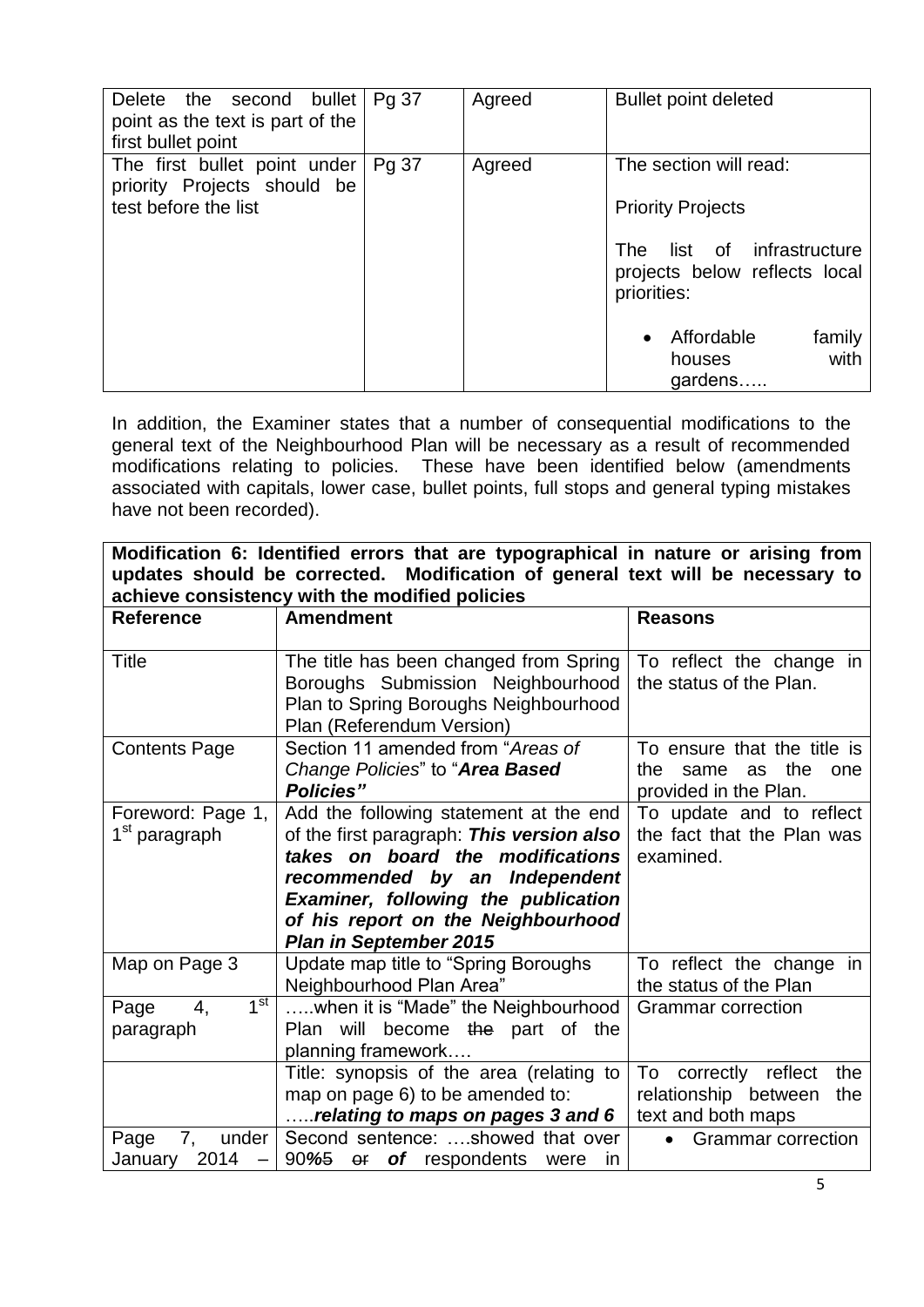| February 2015, $2nd$<br>paragraph                                   | favour                                                                                                                                                                                                                                           | <b>Factual Correction:</b><br>$\bullet$<br>90% of respondents<br>and not 905                                                        |
|---------------------------------------------------------------------|--------------------------------------------------------------------------------------------------------------------------------------------------------------------------------------------------------------------------------------------------|-------------------------------------------------------------------------------------------------------------------------------------|
| Page 7,<br>under<br>"March<br>2015<br>onwards"                      | The paragraph has been changed from:<br>"It is intended every household and<br>business will receive a copy of thisand<br>consultation will be held" to<br>"Every household and business<br>received a copy of thisand<br>consultation was held" | To reflect the fact that this<br>activity<br>has<br>been<br>undertaken                                                              |
| Page 17, 1 <sup>st</sup> line                                       | local community, the "below<br>issues" to be changed to "issues<br>below"                                                                                                                                                                        | <b>Grammar correction</b>                                                                                                           |
| Page 17; bullet<br>point 3                                          | Lack of children's                                                                                                                                                                                                                               | <b>Grammar</b> correction                                                                                                           |
| Page 20, Vision,<br>2 <sup>nd</sup> paragraph                       | Change "foot, bike and be will<br>connected" to "foot, bike and be<br>well connected"                                                                                                                                                            | To correct a spelling error                                                                                                         |
| $2^{nd}$<br>Page 31,<br>paragraph of the<br>justification           | and the new Enterprise Zone: the<br>word new is to be deleted                                                                                                                                                                                    | The Enterprise Zone was<br>designated in August 2011<br>and is not considered to be<br>a new designation                            |
| Page 37, under<br>"Working<br>in<br>Partnership", bullet<br>point 2 | Change "The County Council" to<br>"Northamptonshire County Council"                                                                                                                                                                              | To provide<br>the<br>correct<br>reference to the County<br>Council                                                                  |
| Vision                                                              | The Vision has been put in a box and<br>shaded grey                                                                                                                                                                                              | To clarify visually that this<br>is the Vision of the Plan                                                                          |
| <b>Policies</b>                                                     | All policies have been put in a box and<br>shaded green                                                                                                                                                                                          | To clarify visually that<br>these are the policies and<br>to distinguish them from<br>the justification and the<br>rest of the text |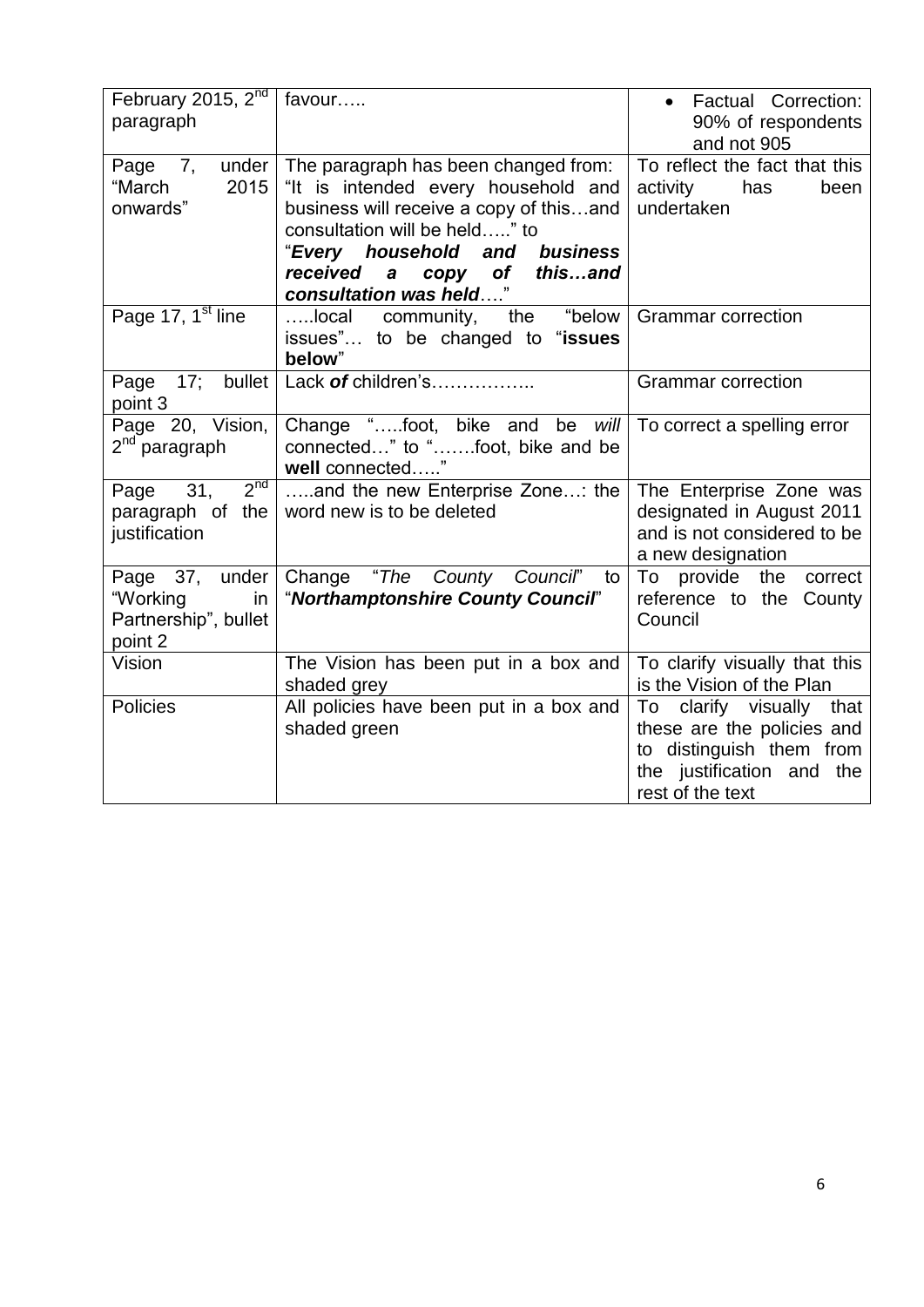# **Map of the Referendum Area**